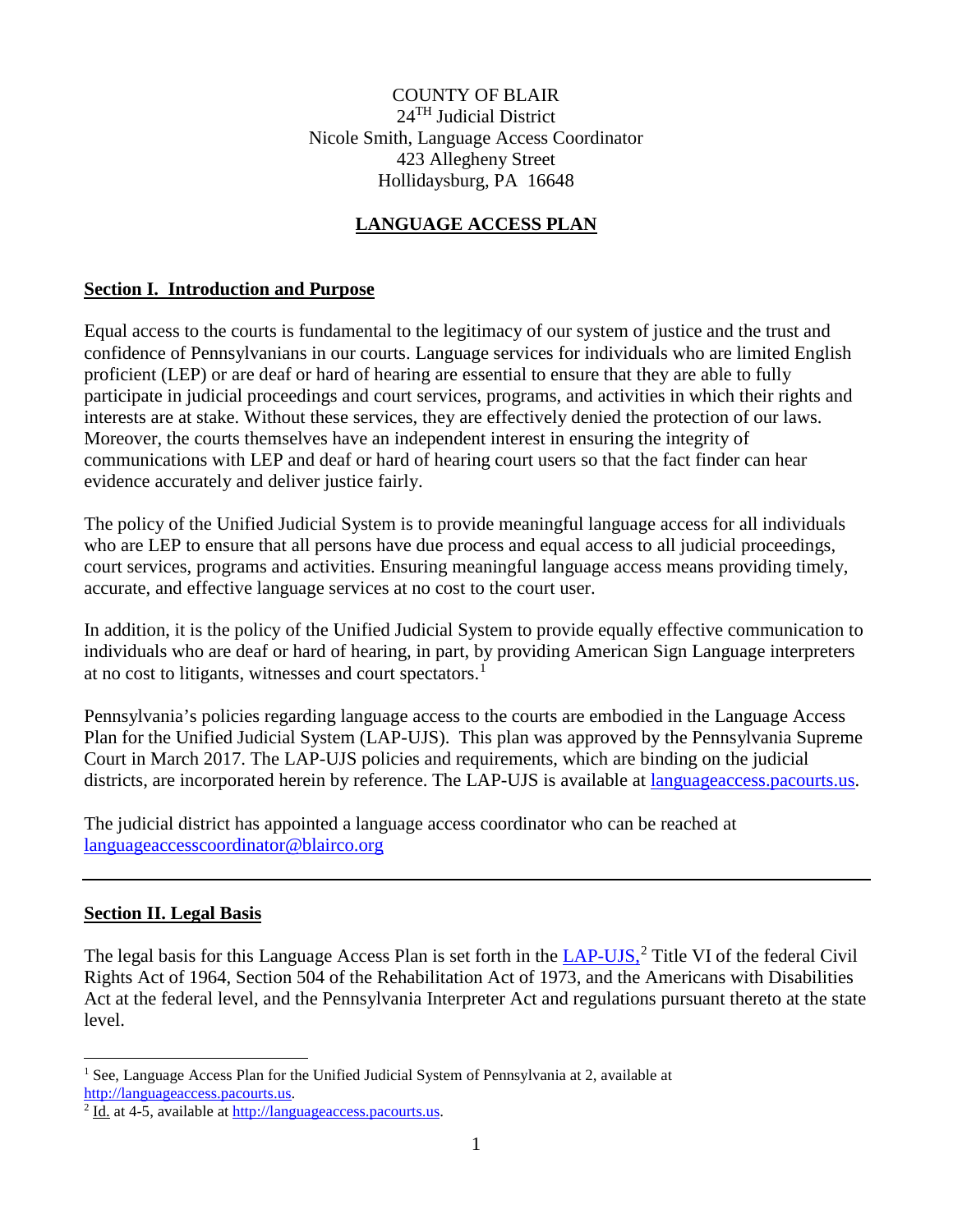## **Section III. General Principles of Language Access**

General principles of language access are referenced in the [LAP-UJS.](http://www.pacourts.us/assets/files/setting-5486/file-5972.pdf?cb=11e5cd)<sup>[3](#page-1-0)</sup> Significant principles include the following:

- Courts are responsible for early identification of the need for language services, including, among other things, providing timely and effective notice to those in need of such services.
- Interpretation and translation must be provided by the court at no cost.
- Persons who request language access services should be provided with them, in accordance with Title VI of the Civil Rights Act and the Pennsylvania Interpreter Act.
- Language access services should be offered, even if not requested, where the need is apparent or where the ability of a person to understand and communicate in English is unclear.
- Individuals who are LEP, deaf, or hard of hearing should never be expected to use informal interpreters, such as family members, opposing parties, or their counsel, nor should courts allow them to be used.
- Having an in-person interpreter for judicial proceedings is the most effective method to ensure effective communication for LEP court participants and is strongly preferred under the law. Remote interpretation through audio-visual technology, use of Video Remote Interpreting ("VRI") or telephone is permitted only in limited circumstances, as set out in the Pennsylvania Interpreter Act regulations.
- Courts must provide interpreters in a timely manner.
- Courts must provide meaningful language access to court users who are LEP, deaf, or hard of hearing in all services, programs, and activities of the courts. This means access must be provided in judicial proceedings (both criminal and civil), and for the general business of the courts.

## **Section IV. Language Needs of this Judicial District**

Based on Language Access Data Collection information for 2020, below are the top 5 languages (including American Sign Language) for which interpreters were most frequently requested in this judicial district:

- 1. Spanish
- 2. American Sign Language
- 3. Chinese

<span id="page-1-0"></span> $\overline{a}$ <sup>3</sup> Language Access Plan for the Unified Judicial System of Pennsylvania at 5-7, available at [http://languageaccess.pacourts.us.](http://languageaccess.pacourts.us/)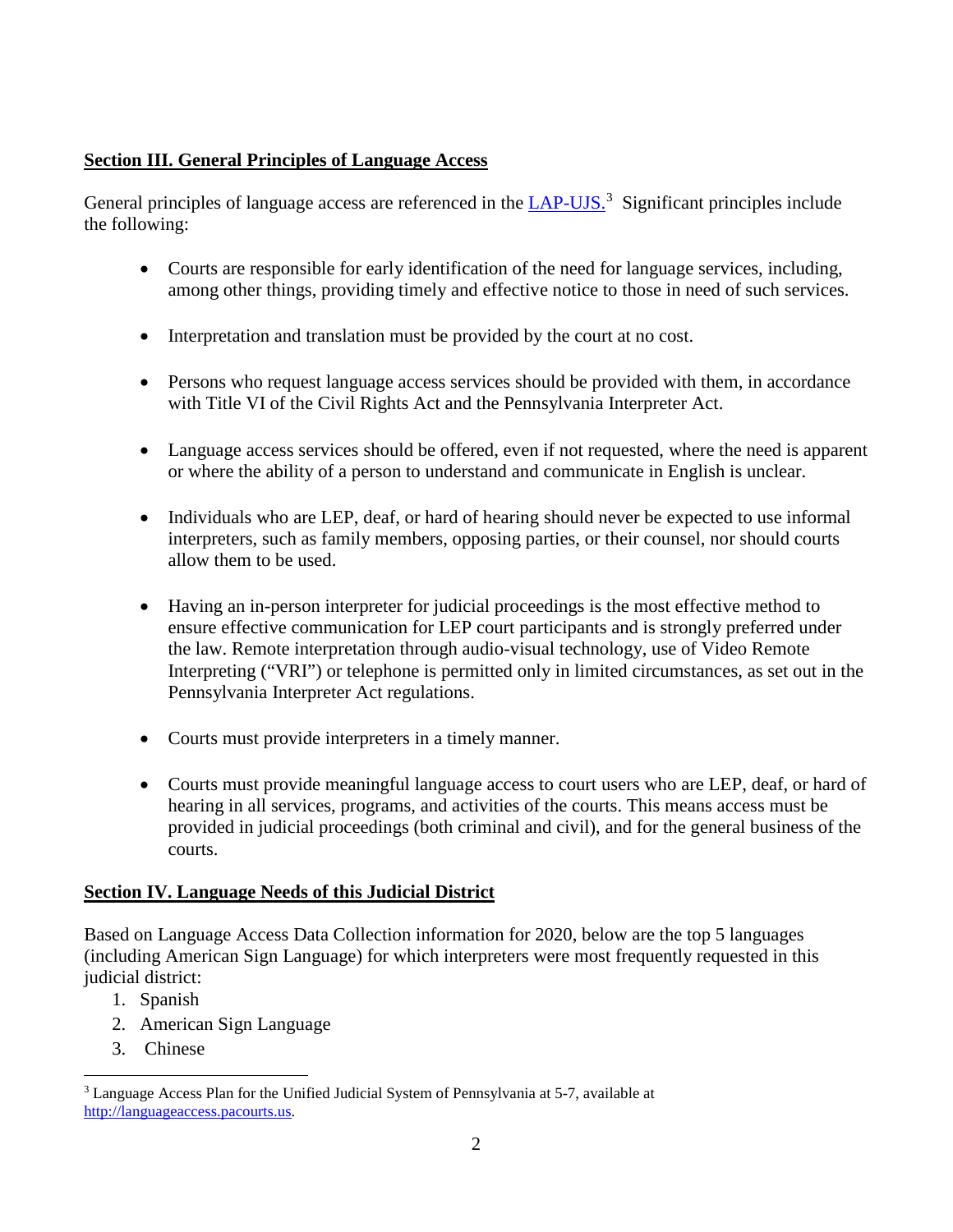#### 4. Vietnamese

#### **Section V. Language Services and How to Use Them**

#### **A. Oral Language Services**

- 1. Interpreters
	- $\boxtimes$  This judicial district provides interpreters for judicial proceedings in compliance with the rules and policies set forth in the Pennsylvania Interpreter Act and regulations, the AOPC Interpreter Certification Program regulations, $4$  and the Guidelines for the Procurement and Appointment of Interpreters issued by the AOPC.<sup>[5](#page-2-1)</sup> These policies require the District to provide court interpreters to all LEP and deaf or hard of hearing parties, victims, witnesses, and certain other persons<sup> $6$ </sup> for any civil or criminal proceeding.
	- $\boxtimes$  The judicial district provides court users with the interpreter request and waiver forms available on the Interpreter Certification Program page of the UJS website.<sup>[7](#page-2-3)</sup>

 $\boxtimes$  We post interpreter request and waiver forms on our Blair County Court website, and Blair County Magisterial District Judge website.

2. Bilingual Staff

This Plan hereby incorporates by reference the Bilingual Employee Policy issued by AOPC on September 28, 2018, and reissued as amended on December 20, 2018. The policy became effective on January 1, 2019.

Under the policy, current employees of the UJS who are bilingual and intend to continue to use their bilingual skills to assist limited English proficient and deaf and hard of hearing members of the public must be tested and achieve a passing score, as defined by the policy, by January 1, 2021. Employees hired after January 1, 2019, who intend to use their language skills to assist LEP and deaf and hard of hearing members of the public must be tested and achieve a passing score as defined by the policy before they can utilize their skills to assist members of the public.

This judicial district has taken the following steps to implement the Bilingual Employee Policy:

 $\overline{a}$ 

<span id="page-2-0"></span><sup>4</sup> 204 Pa. Code §221.

<span id="page-2-1"></span><sup>5</sup> *See also* Section V(A)(1), Language Services and How to Use Them/Oral Language Services/Interpreters at 10-13, and Section VIII(1) Qualification Requirements for Interpreters and Translators, at 33-35, respectively, of th[e LAP-UJS,](http://www.pacourts.us/assets/files/setting-5486/file-5972.pdf?cb=11e5cd) which are hereby incorporated by reference.

<span id="page-2-2"></span><sup>&</sup>lt;sup>6</sup> The District must provide an interpreter to deaf and hard of hearing court users whether parties to a case, witnesses, family members, or spectators. Interpreters are also provided to limited English proficient fiduciaries for a party; and a parent, guardian, or custodian of a minor or incapacitated person who is a party, victim, or witness.

<span id="page-2-3"></span><sup>7</sup> <http://www.pacourts.us/judicial-administration/court-programs/interpreter-program>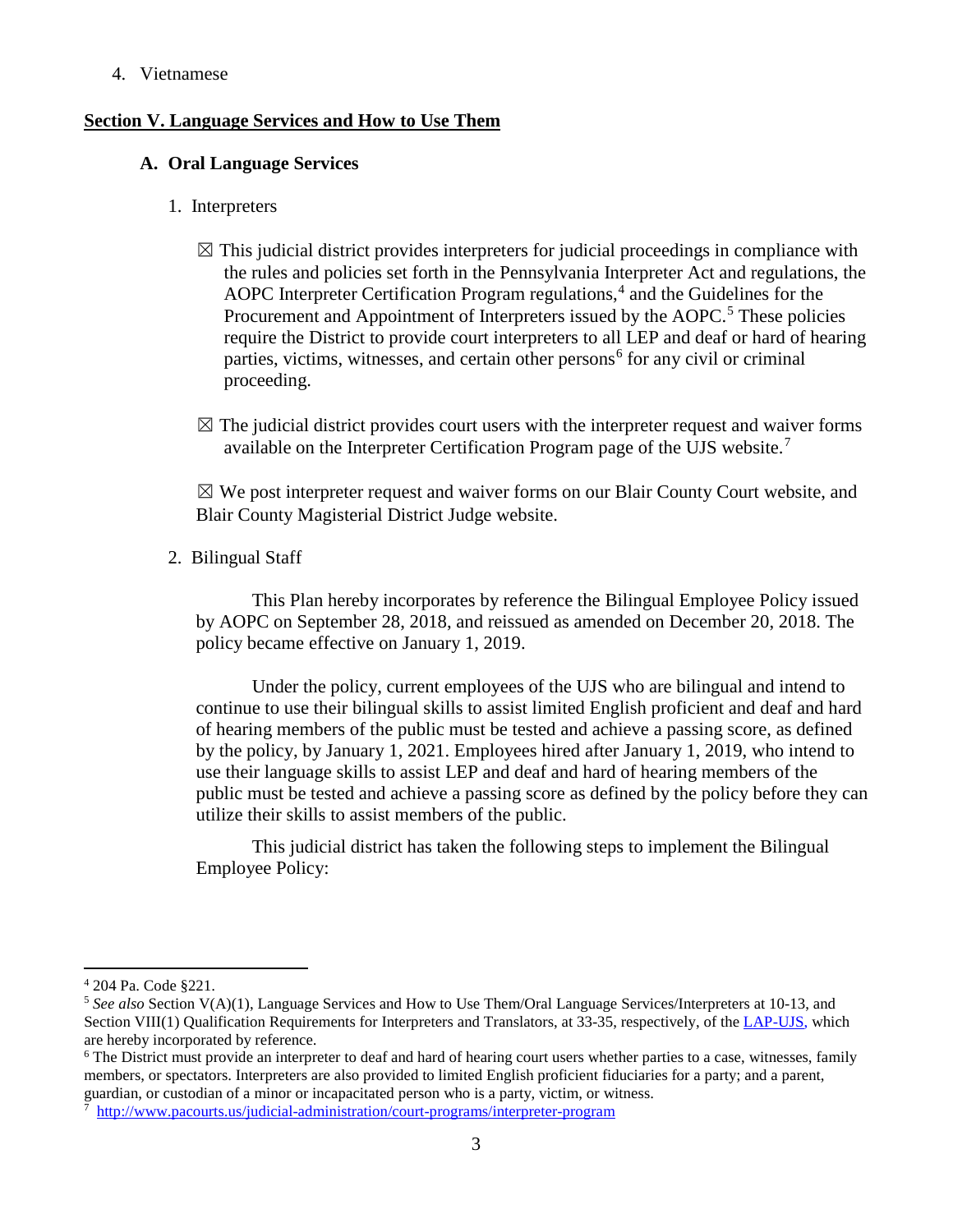- $\Box$  (a) We have incorporated testing of bilingual employees into our hiring process for new employees who will use their bilingual skills to assist members of the public as a part of their jobs.
- $\Box$  (b) We have informed employees hired before January 1, 2019, who use their bilingual skills to assist members of the public that they will need to be tested by their judicial districts and achieve a passing score as defined by the policy by January 1, 2021, or no longer use their bilingual skills as a part of their job.
- $\Box$  (c) Bilingual employees and their supervisors have viewed the AOPCproduced training, available at [https://www.youtube.com/watch?v=yuJP7e\\_znOU.](https://www.youtube.com/watch?v=yuJP7e_znOU)
- $\Box$  We have not taken the above-listed actions, but intend to complete each step by the following dates.
- (a) Testing of bilingual employees will be incorporated into our hiring process by [Date].
- (b) Bilingual employees will be informed that they will need to be tested by the judicial district and achieve a passing score as defined by the policy, or no longer use their bilingual skills as a part of their job by [Date].
- (c) The above-referenced AOPC-produced training video will be viewed by bilingual employees and their supervisors by [Date].
- $\boxtimes$  We presently do not have any bilingual employees. Therefore, we will utilize in-person interpreters where available and will utilize telephone interpreting in compliance with Section 104 of the Regulations pursuant to the Pennsylvania Interpreter Act. $8$  This Judicial District has been screening existing employees, recent applicants and newly hired employees since October of 2019, though no existing or potential candidates have been identified. As of January 6, 2020, the ability to communicate in sign or a language other than English will be added to all Court employment job postings as a desired capability.

### **B. Written Language Services**

1. Court Forms and Documents

This Plan hereby incorporates by reference the principles and translation protocol set forth in the AOPC Translation Policy & Procedures Manual of the Unified Judicial System.

 $\overline{a}$ 

<span id="page-3-0"></span><sup>8</sup> *See* 204 Pa. Code ch. 221 §104.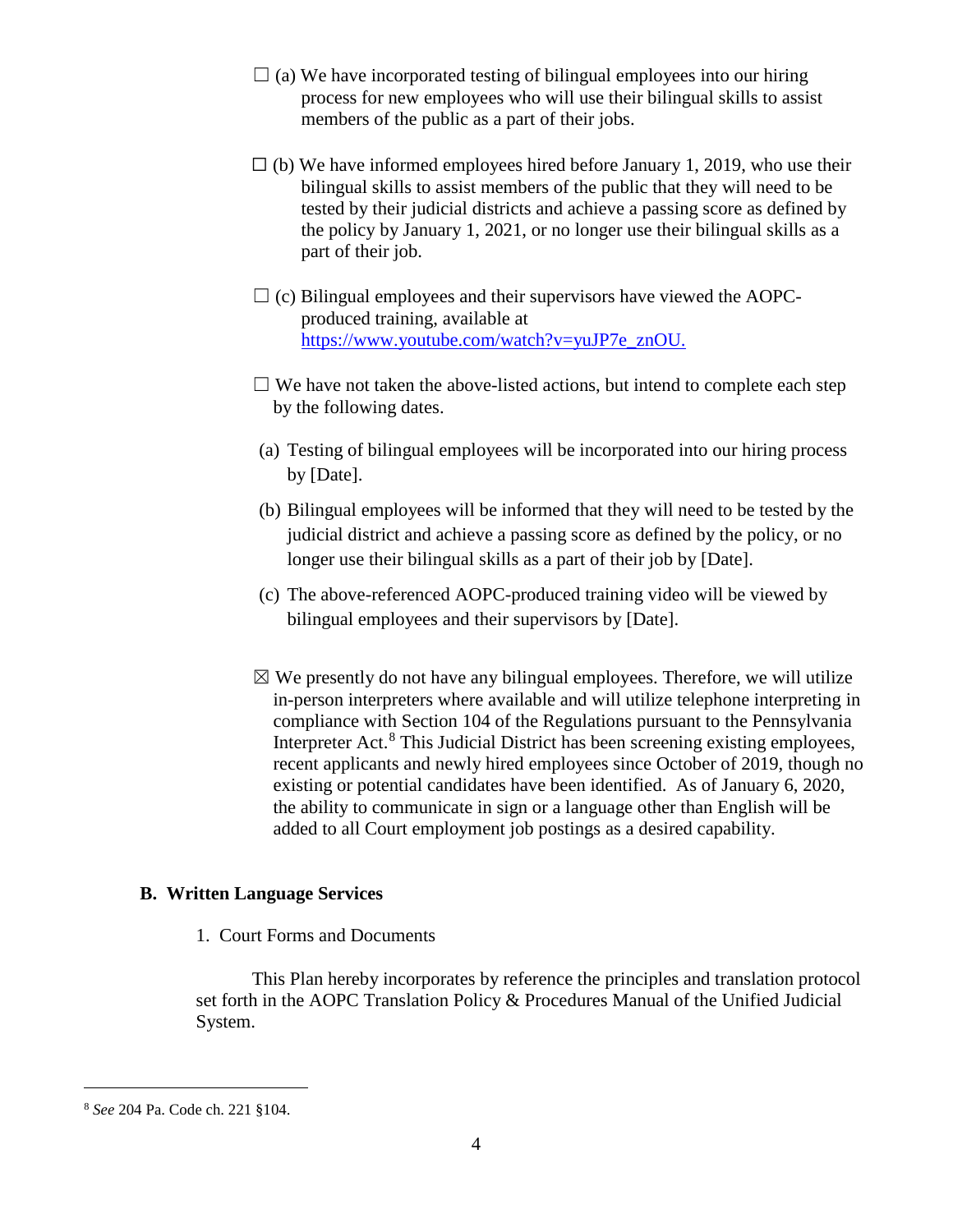- $\boxtimes$  This District has reviewed the UJS Translation Policy and Procedures Manual and follows the guidelines for high quality translation established therein.
- $\boxtimes$  This District plans to take the following steps explained in the Translation Manual to prioritize further translation work within the time periods specified:
	- $\boxtimes$  Create a spreadsheet with an inventory of all district forms, documents, orders, signs, web content, etc. by December 1, 2022.
	- $\boxtimes$  Perform the two-step analysis of each writing set forth in the Translation Policy & Procedures Manual to determine if it is a vital document, with results listed in the spreadsheet by December 1, 2022.

 $\boxtimes$  Assign each document to a priority group for translation by December 1, 2022.

 $\boxtimes$  Create a tracking system to record translations by December 1, 2022.

- $\Box$  Translated forms currently available to court users in this District include the following (languages into which forms are translated and their location in the courthouse or on court website are indicated next to its name in parentheses):
- \_\_\_\_\_\_\_\_\_\_\_\_\_\_\_\_\_\_\_\_\_\_\_\_\_\_\_\_\_\_\_\_\_
- \_\_\_\_\_\_\_\_\_\_\_\_\_\_\_\_\_\_\_\_\_\_\_\_\_\_\_\_\_\_\_\_\_
- 
- \_\_\_\_\_\_\_\_\_\_\_\_\_\_\_\_\_\_\_\_\_\_\_\_\_\_\_\_\_\_\_\_\_
- 
- 
- $\Box$  Translated documents have been integrated in this judicial district's case management system in the following fashion:

 $\Box$  The translations in the above list have been completed for the languages listed in Section IV above (top languages for which interpreters are most frequently requested in this judicial district) or should be completed by [date].

 $\boxtimes$  This judicial district uses the translated forms made available to the courts by the Administrative Office of Pennsylvania Courts (AOPC).<sup>[9](#page-4-0)</sup>

<span id="page-4-0"></span> $\overline{a}$ 9 <http://www.pacourts.us/forms/bilingual-forms>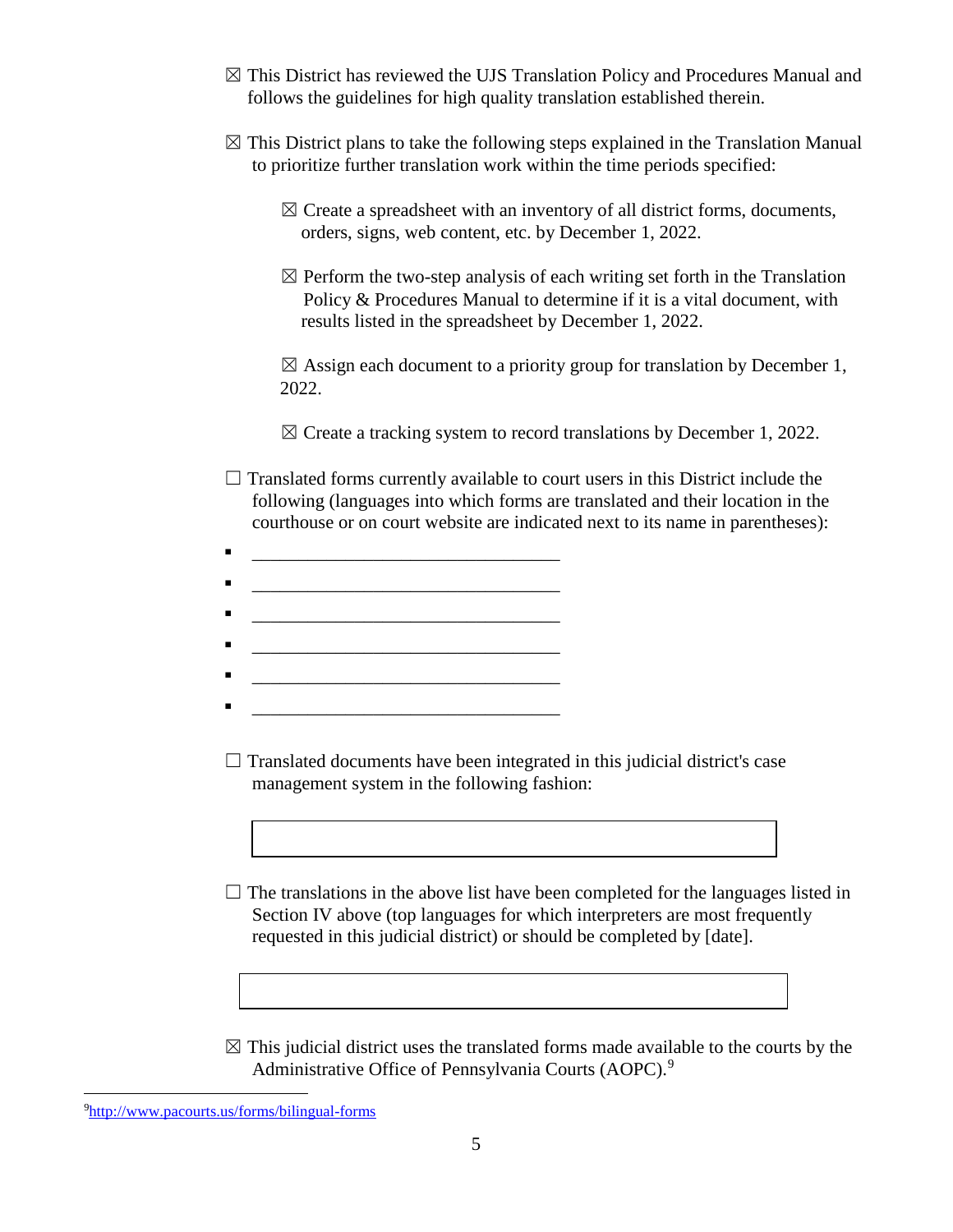2. Signage & Websites<sup>[10](#page-5-0)</sup>

While acknowledging that the counties in which judicial districts are located generally own the courthouse buildings and control signage, this judicial district has taken the following steps towards incorporating bilingual signage into its court buildings and has done the following to address translation of court websites:

 $\boxtimes$  We have incorporated bilingual or multilingual signage into our existing court buildings as follows:

"I Speak" cards & "Right to Interpreter" posters posted.

 $\Box$  We have recently renovated court buildings and taken the opportunity to incorporate bilingual or multilingual signage into our renovated or new buildings as follows:

 $\Box$  We are planning to include additional bilingual or multilingual signage in our buildings in this way by [insert date] :

 $\boxtimes$  We have reviewed our court website with an eye to translating webpages in subject matter areas in which our judicial district experiences high LEP usage.

 $\Box$  We have translated the following pages using qualified translators:

 $\overline{a}$ 

<span id="page-5-0"></span><sup>&</sup>lt;sup>10</sup> A checklist of considerations and suggestions regarding bi- and multilingual signage in courthouses and websites was provided to the judicial districts on March 14, 2019.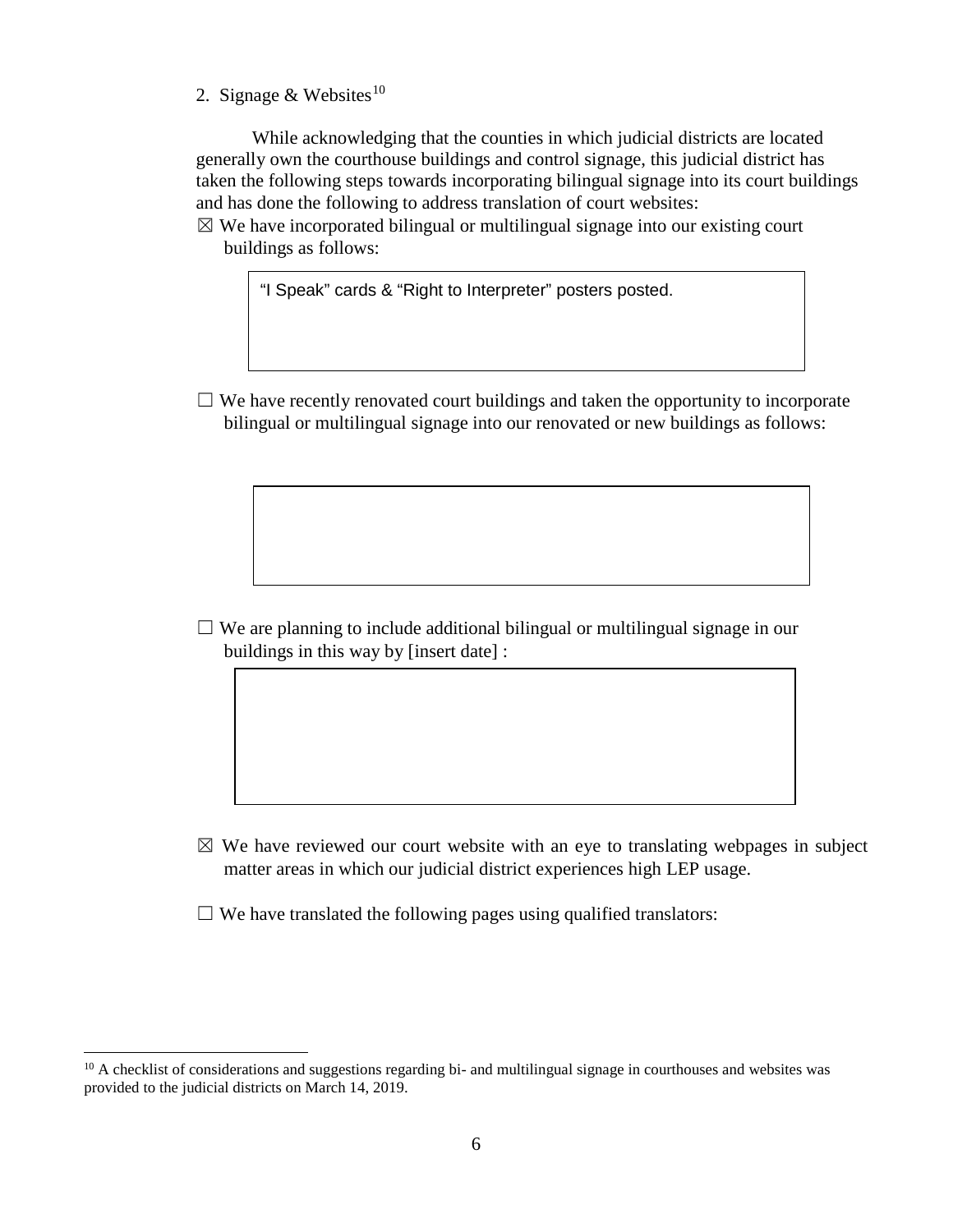$\Box$  We intend to translate the following pages by [insert date] using qualified translators:

## **C. Use of Remote Technology**

 $\overline{a}$ 

- $\boxtimes$  The judicial district has contracted with Language Line Services to provide telephone interpreting services, primarily for counter communication with LEP court users.<sup>[11](#page-6-0)</sup>
- $\boxtimes$  Instructions for contacting a telephone interpreter are made available to all court staff through Court Administration.

## **D. Language Access to Services, Programs, and Activities Outside the Courtroom**

Language access requirements apply not only to judicial proceedings, but also to a wide range of services, programs, and activities outside the courtroom that are administered under the authority of the court, i.e., provided by or contracted for by the court.<sup>[12](#page-6-1)</sup>

Meaningful access to services outside the courtroom is a vital component of equal justice for LEP and deaf or hard of hearing persons. Examples of court services outside the courtroom include the following if administered under the authority of the court: services of the domestic relations office, the juvenile and adult probation offices, pro se clinics, some Alternative Dispute Resolution programs (ADR), family court custody education and mediation programs, drug and alcohol evaluation and treatment, mental health evaluation and treatment, anger management classes, domestic violence programs, safe driving classes, and other diversionary and educational programs.

Listed below are services provided by or contracted for by this judicial district, and the methods through which language access is provided for these services. If other services or programs are provided, list them with the language service information below the chart. Check all that apply, unless not applicable (N/A) is checked.

<span id="page-6-0"></span> $<sup>11</sup>$  See, Section IX, Training, below. Judicial district employees have been trained in the appropriate use of telephone</sup> interpreting, and know that its best use is for brief encounters at the counter, rather than judicial proceedings, per Section 104 of the regulations pursuant to the Interpreter Act.

<span id="page-6-1"></span><sup>&</sup>lt;sup>12</sup> See, Guidance on Services beyond the Courtroom provided to the judicial districts on March 14, 2019.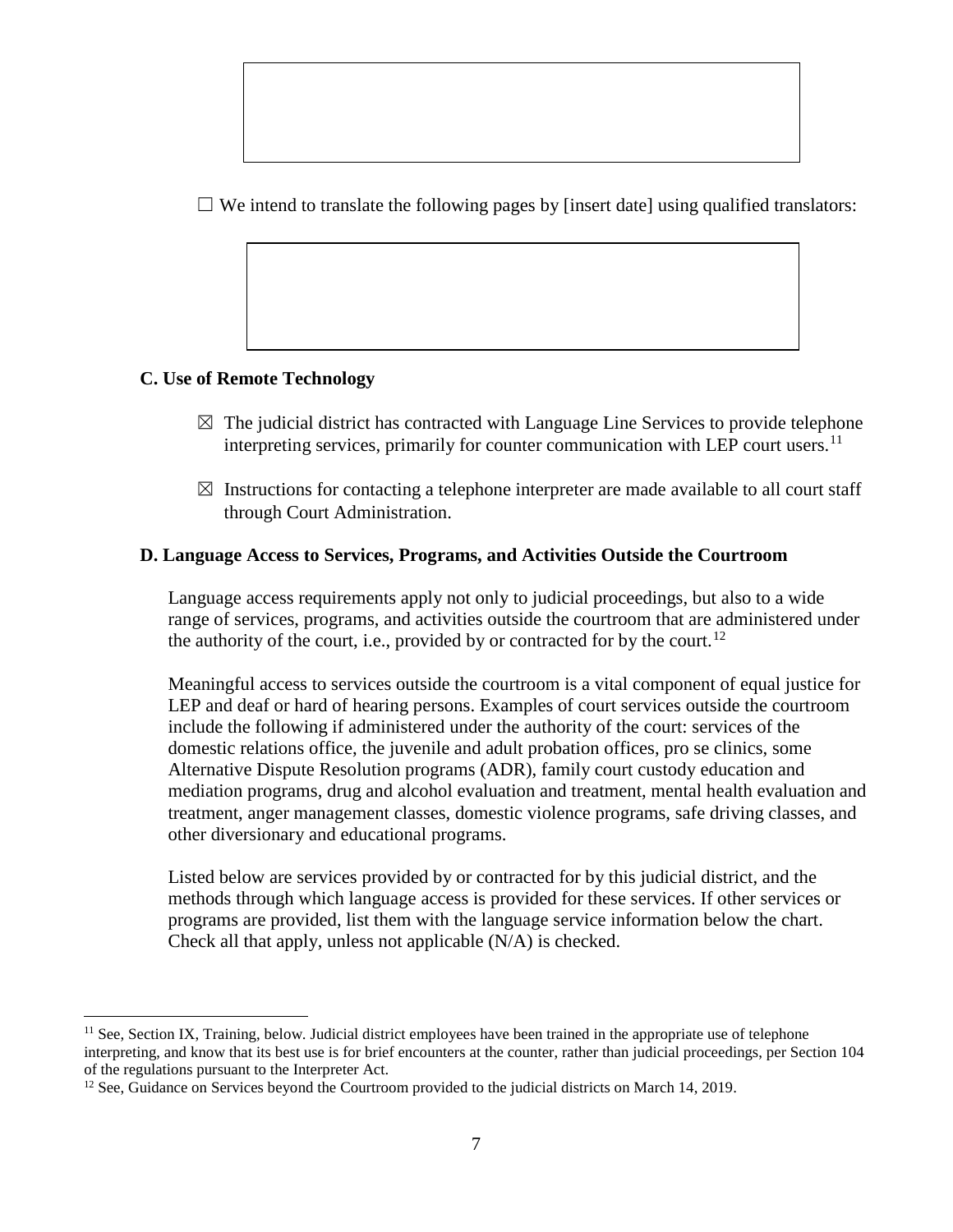| Type of<br>Language<br>Service<br>Utilized                   | Domestic<br>Relations<br>Office | Adult<br>Probation | Juvenile<br>Probation | ADR<br>(ff)<br>provided/<br>managed<br>by the<br>Court) | Domestic<br>Violence<br>Programs | Drug &<br>Alcohol<br>Evaluation/ Evaluation/<br>Treatment | Mental<br>Health<br>Treatment | Anger<br>Management<br>Classes | Safe<br>Driving<br>Classes | Other<br>Diversion/<br>Education<br>programs |
|--------------------------------------------------------------|---------------------------------|--------------------|-----------------------|---------------------------------------------------------|----------------------------------|-----------------------------------------------------------|-------------------------------|--------------------------------|----------------------------|----------------------------------------------|
| $N/A$ :<br>not a service<br>provided/<br>managed<br>by court |                                 |                    |                       |                                                         | X                                | X                                                         | X                             | X                              | $\pmb{\times}$             | $\pmb{\times}$                               |
| Authorized<br>Bilingual<br>Staff                             |                                 |                    |                       |                                                         |                                  |                                                           |                               |                                |                            |                                              |
| <b>Staff</b><br>Interpreter                                  |                                 |                    |                       |                                                         |                                  |                                                           |                               |                                |                            |                                              |
| Contracted<br>In-Person<br>Interpreter                       | $\boldsymbol{X}$                | X                  | $\times$              | $\pmb{\times}$                                          |                                  |                                                           |                               |                                |                            |                                              |
| Telephone<br>Interpreter                                     | $\mathsf{X}$                    | X                  | X                     | X                                                       |                                  |                                                           |                               |                                |                            |                                              |
| Translated<br>Written<br>Materials                           |                                 |                    |                       |                                                         |                                  |                                                           |                               |                                |                            |                                              |
| Webinars<br>in<br>Languages<br>other than<br>English         |                                 |                    |                       |                                                         |                                  |                                                           |                               |                                |                            |                                              |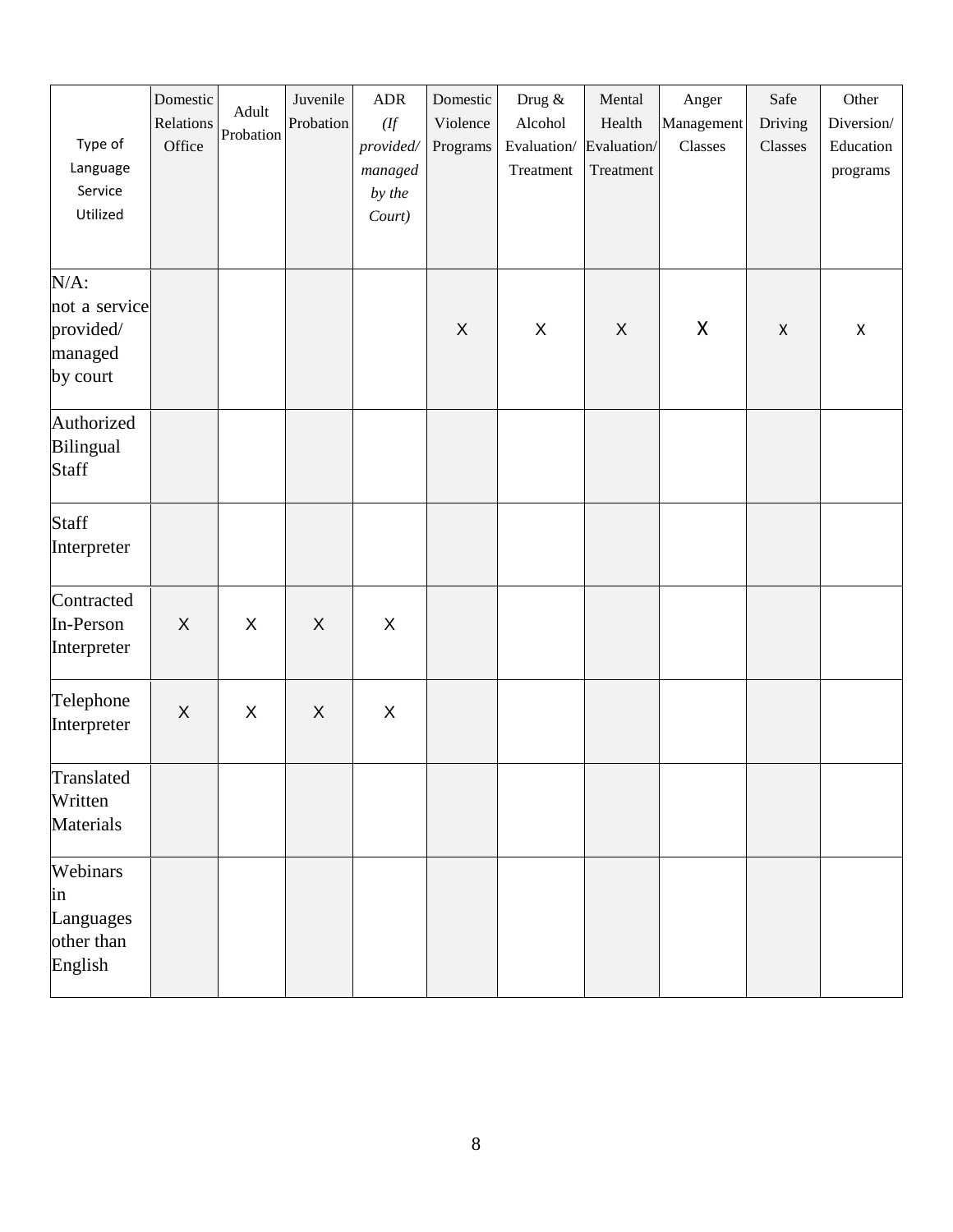In many judicial districts certain court programs and services are provided by private, third party vendors under contract with or paid by the court. Judicial districts are responsible to ensure that meaningful access is provided to LEP persons by vendors of these services and should review and seek adjustment of contract terms accordingly.

> $\Box$  In addition, the judicial district is working with the vendors with whom it contracts to provide programs to ensure that those vendors comply with Title VI, the Americans with Disabilities Act, and the Rehabilitation Act of 1973.<sup>[13](#page-8-0)</sup> Specifically, the district includes the following provisions in its contracts with vendors and has encouraged the county to do so, as well, in its contracts with vendors that provide court programs and services: **Our district does not make these services available through providers.**



 $\boxtimes$  In addition, the Language Access Coordinator and/or DCA for the judicial district have advised judges that they should consider the ability of an LEP litigant to complete a given program before ordering him or her to do so, and have advised judges that they should not put an LEP litigant in danger of being held in contempt, charged extra fees or costs, or subject to any other adverse consequence for failure to complete a program that did not provide competent interpretation and translation.

### **Section VI. Early Identification of the Need for Language Services**

### **1. Advance Notice**

The judicial district informs individuals of their right to a sign language interpreter and language services using the following forms of notice and in the manner specified below:

<span id="page-8-0"></span> $\overline{a}$ <sup>13</sup> For example, language similar to the following could be used:

Vendor will comply, and all its subcontractors will comply, with the nondiscrimination requirements of the Civil Rights Act of 1870; Title VI of the Civil Rights Act of 1964; Section 504 of the Rehabilitation Act of 1973; Subtitle A, Title II of the Americans with Disabilities Act (ADA) (1990); Title IX of the Education Amendments of 1972; Regulations implementing Sections 799A and 845 of the Public Health Service Act, 45 C.F.R. Part 83; the Age Discrimination Act of 1975; and 45 C.F.R. Parts 83, 84, 86, and 90, as well as any other applicable federal nondiscrimination statutes and regulations. Specifically, Vendor must provide foreign language interpreters and translated documents to limited English proficient participants in compliance with Title VI of the federal Civil Rights Act, and sign language interpreters to deaf or hard of hearing participants in compliance with the Americans with Disabilities Act.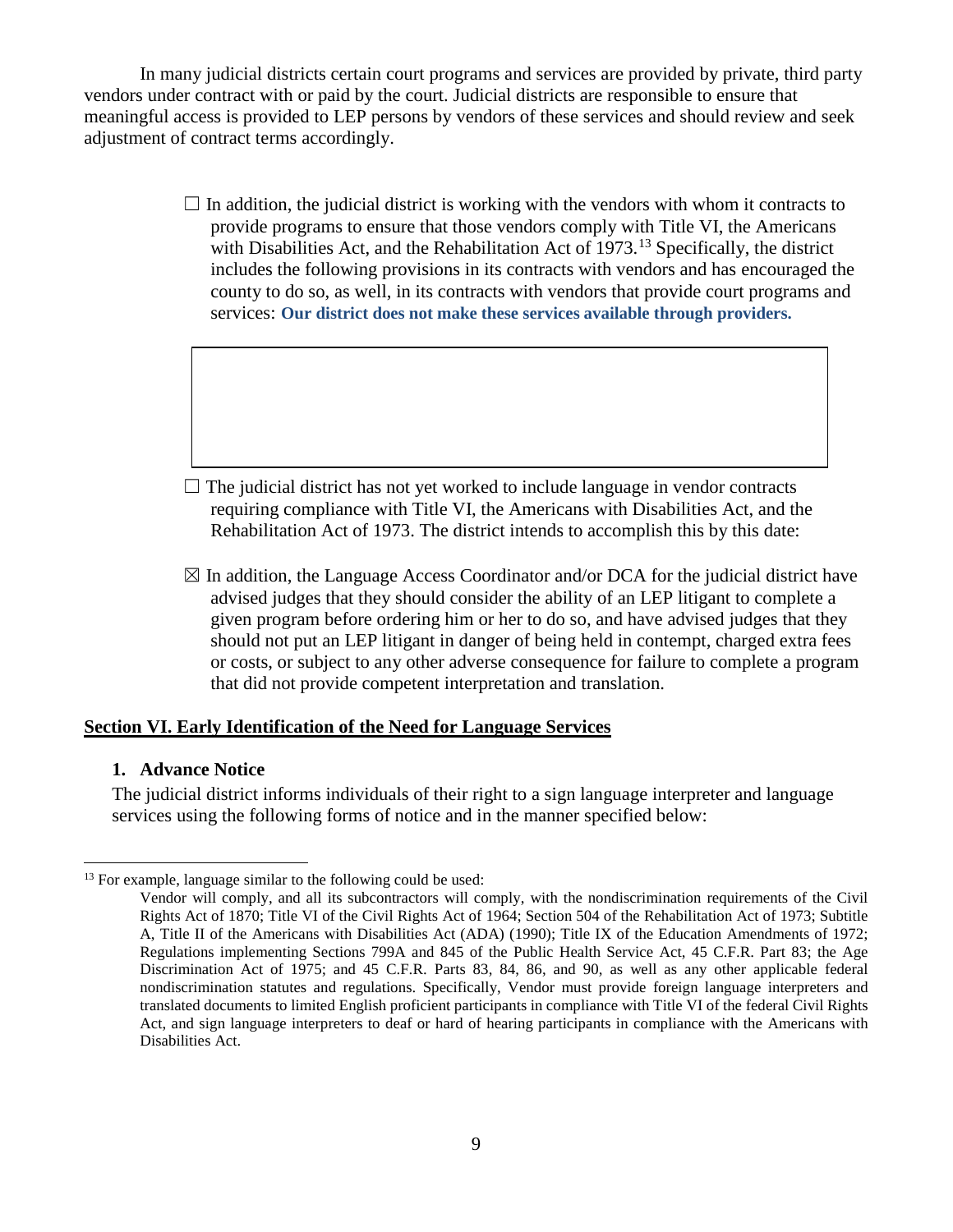- $\boxtimes$  A Notice of the Right to Language Services (hereafter "NLR") in English and in no fewer than the five most commonly spoken languages in the judicial district, providing a phone number to call as well as an email address where a request for an interpreter may be sent. The NLR is provided in the following fashion:
	- $\boxtimes$  Automatic printing of the standardized AOPC-provided NLR for hearing notices and subpoenas generated by MDJS.
	- $\boxtimes$  An abbreviated NLR in this judicial district's 5 top languages in addition to English, approved by AOPC, and appearing on the back of our envelopes.
	- $\Box$  Through another method, explained below:

- $\Box$  Notice of Language Rights and the appropriate contact information for requesting an interpreter is included on all court brochures and informational materials. N/A
- $\boxtimes$  Our judicial district will make the UJS language access brochure available on our website. This is presently available on our website, in English and Spanish.
- $\boxtimes$  Notice of Language Rights and the appropriate contact information for requesting an interpreter is posted on the court's website at this link:

<http://www.blairco.org/Dept/CourtAdmin/Pages/default.aspx>

- $\boxtimes$  AOPC Right to Interpreter posters are placed prominently and in close proximity to court or court office staff in:
	- $\boxtimes$  All CCP court or court office reception/information desks or kiosks
	- $\boxtimes$  MDJ courts and court offices
	- ☒ Other locations: Blair County Prothonotary Office
- $\boxtimes$  "I Speak" cards in the five most common languages spoken in the judicial district, as well as a card in English for deaf or hard of hearing persons are placed prominently and in close proximity to court or court office staff in:
	- $\boxtimes$  All CCP court or court office reception/information desks or kiosks
	- $\boxtimes$  MDJ courts and court offices
	- ☒ Other locations: Blair County Prothonotary Office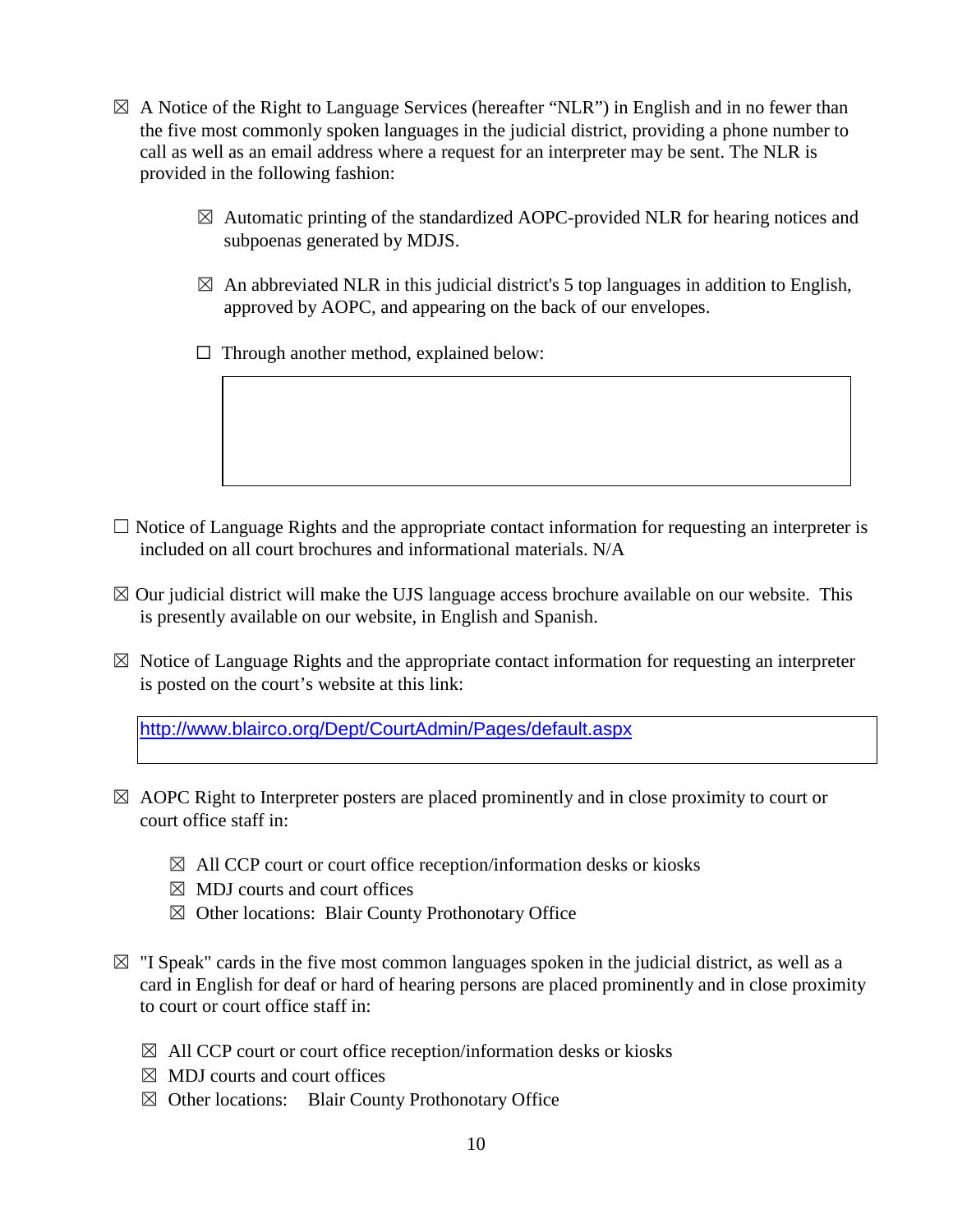In addition to the above-described methods, the judicial district intends to provide Advance Notice in the following ways, and/or intends to do so by the dates indicated below:

## **2. System for Receiving and Processing Requests for Language Services**

- $\boxtimes$  The judicial district has language services in place to receive and respond to requests for language services to LEP persons who contact court staff to inform them of their need for language services.
- $\boxtimes$  These services are available in the following methods of communication:
	- $\boxtimes$  In person  $\boxtimes$  By phone  $\boxtimes$  Email ☒ Mail

## **Section VII. Keeping Data on the Need for and Use of Language Access Services**

- $\boxtimes$  In compliance with the LAP for the UJS, this judicial district inputs all data regarding use of interpreters and provision of other language access services into Language Access Data Collection ("LADC"), the statewide system for tracking this data.
- $\boxtimes$  In addition, this judicial district utilizes the "special consideration" feature in MDJS and CPCMS to indicate the need for an interpreter for cases in those systems.
- $\boxtimes$  The judicial district uses the following system to mark case files and scheduling documents with an "interpreter needed" designation, so that there is an automatic mechanism to trigger arrangements for an interpreter throughout the life cycle of a given case. Please describe below what system this district is using:

**Physical case files will be marked with a yellow round sticker on the top right edge of the physical case file to alert staff as to a language access requirement for the defendant/case.**

## **Section VIII. Training & Continuing Education**

The judicial district will work with the AOPC to ensure that all employees are trained on appropriate provision of language access services. Judicial district staff will attend training to assist them to: identify and respond to LEP persons, increase awareness of the types of language services available, guide when and how to access those services, and effectively use language services, how to handle issues such as stress and frustration with being unable to communicate with someone who is deaf or hard of hearing,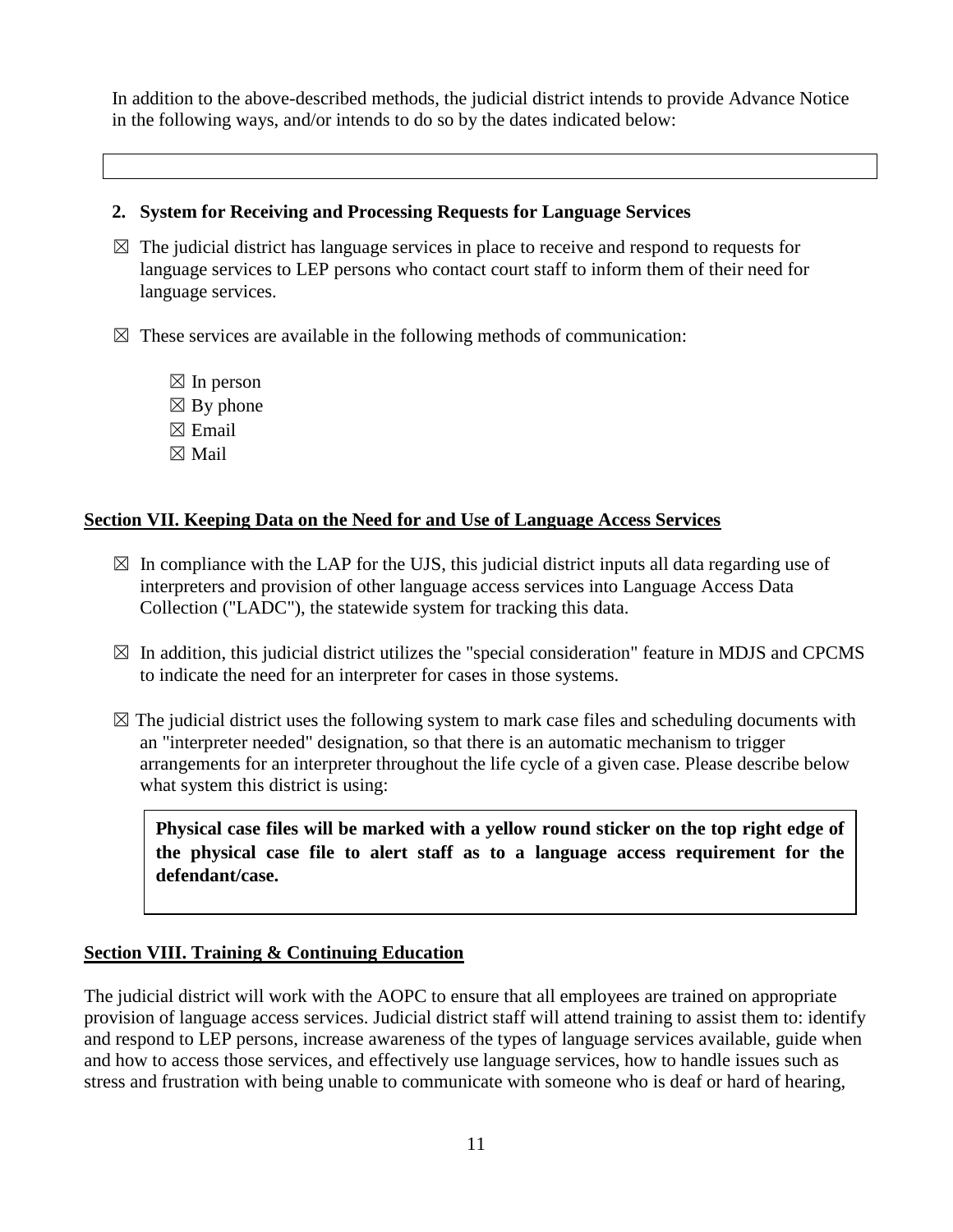and procedures for receiving both informal feedback and formal complaints. New employees, especially those who will have regular contact with the public, will be required to attend language access training.

All current and new judicial district staff will attend, and county clerks will be offered, the following training regarding language access:

- $\boxtimes$  Taped training developed by AOPC, available at [https://youtu.be/FObgm-ewIw4.](https://youtu.be/FObgm-ewIw4)
- $\boxtimes$  For newly hired and current bilingual staff and their supervisors, the taped training developed by AOPC, available at [https://www.youtube.com/watch?v=yuJP7e\\_znOU.](https://www.youtube.com/watch?v=yuJP7e_znOU)

Interpreters new to our judicial district receive an orientation to local judicial district processes and procedures via the following means:

- $\Box$  We send them a standard email with information about our policies and procedures, attached hereto.
- ☐ We utilize the Local Court Interpreter Orientation Checklist created by AOPC.
- $\boxtimes$  We meet with new interpreters before their first appearance in our court, and provide them with basic information about our policies and procedures.
- $\Box$  We orient interpreters new to our courthouse in the following fashion:

In addition, this judicial district provides the following training on language access:

- $\boxtimes$  Periodic training for new judicial district staff
- $\boxtimes$  Periodic training for employees who have frequent contact with the public
- $\Box$  Language Access Basic Training, online training by New Mexico Administrative Office of Courts, available at [https://www.nmcenterforlanguageaccess.org/lafund/#/.](https://www.nmcenterforlanguageaccess.org/lafund/)

☐ Other [please describe]: \_\_\_\_\_\_\_\_\_\_\_\_\_\_\_\_\_\_\_\_\_\_\_\_\_\_\_\_\_\_\_\_\_

#### **IX. Outreach to Court Users and Communities**

- $\boxtimes$  The judicial district consulted with the following community members in creating this LAP:
	- ☒ County Commissioners
	- ☒ Blair County Adult Probation
	- $\boxtimes$  Office of the Blair County Public Defender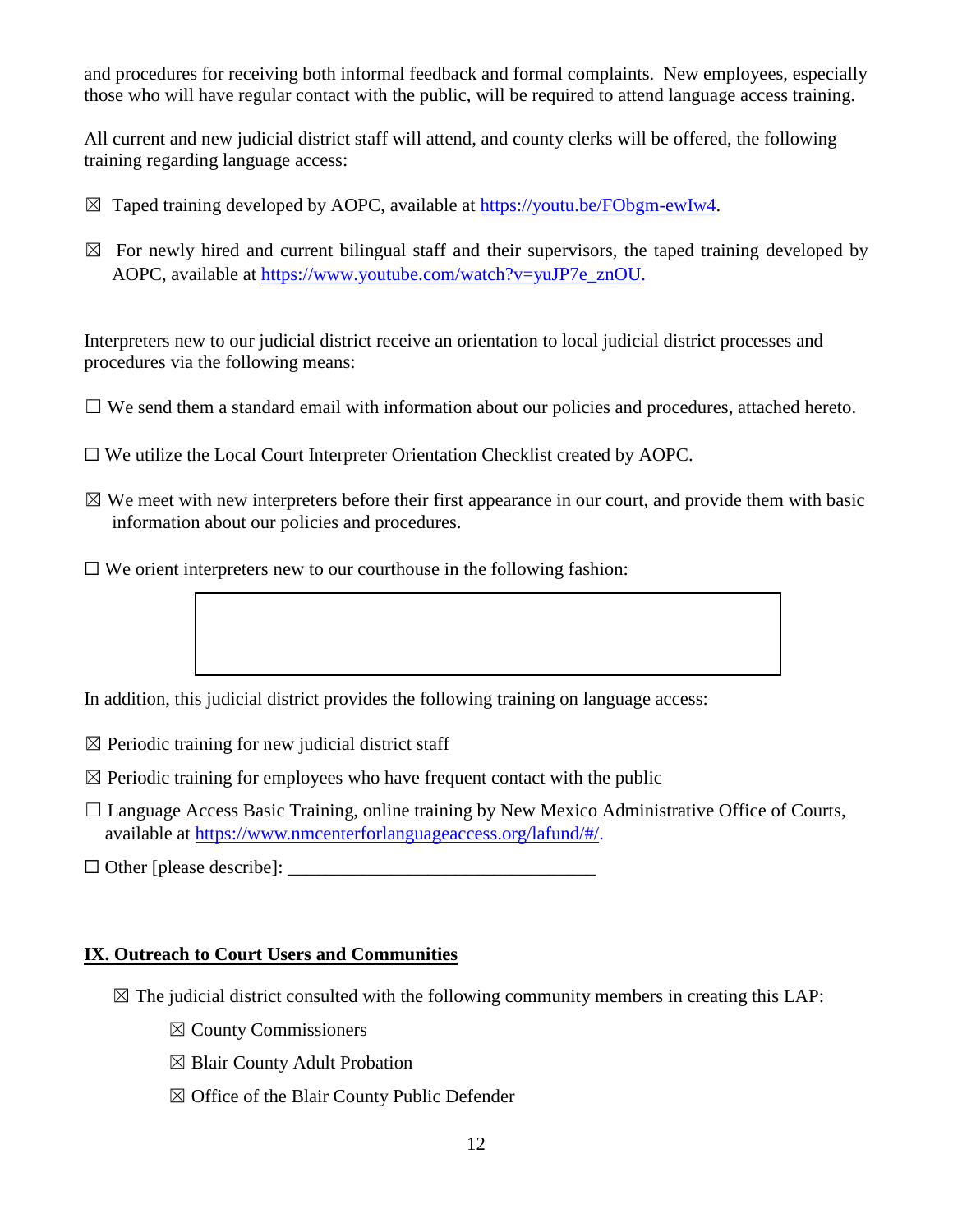Upon AOPC approval of the LAP:

- $\boxtimes$  The judicial district will post its LAP on its public website and/or public notification area within the courthouse and will make copies of the LAP available upon request.
- $\boxtimes$  In addition, copies of the plan have been provided to all identifiable stakeholders in the LEP and deaf/hard of hearing communities, including but not limited to: the District Attorneys' Office, the Public Defenders' Office, the local legal aid office, local domestic violence or sexual assault programs, and any local agency that serves limited English proficient or deaf or hard of hearing individuals.

## **Section X. Monitoring and Evaluation of Language Access Plan: Complaint/Feedback Procedure**

- $\boxtimes$  The judicial district will review this LAP annually to assess whether it needs to be updated. The LAP will remain in effect unless modified or updated.
- $\boxtimes$  The judicial district's review shall include the following areas which may indicate a need to update the LAP:
	- Increase in number of LEP and/or deaf or hard of hearing persons requesting court interpreters or language assistance
	- Funding provided or available for languages services
	- Current language needs to determine if additional services or translated materials should be provided
	- Feedback from LEP and deaf or hard of hearing communities and stakeholders within the judicial district
	- Court staff (turnover, new hires, etc.)
	- Feedback from trainings provided by the judicial district or AOPC
	- Viability of identified language services and resources
	- Problem areas such as improper denial, delay, or poor quality language assistance and corrective action strategies
	- Updated census data
- $\boxtimes$  The language access coordinator for this judicial district ensures this plan is followed, advises the court on potential updates to this plan, and coordinates provision of language access services for the judicial district as they arise.
- $\boxtimes$  The language access coordinator for this judicial district can be reached at [languageaccesscoordinator@blairco.org](mailto:languageaccesscoordinator@blairco.org)
- $\boxtimes$  The judicial district will notify the AOPC of any changes to the language access coordinator's contact information, or if a new language access coordinator is named.
- $\boxtimes$  Any revisions to the language access plan will be communicated to all court personnel, and an updated version of the plan will be posted on the court's website and in a public notification area